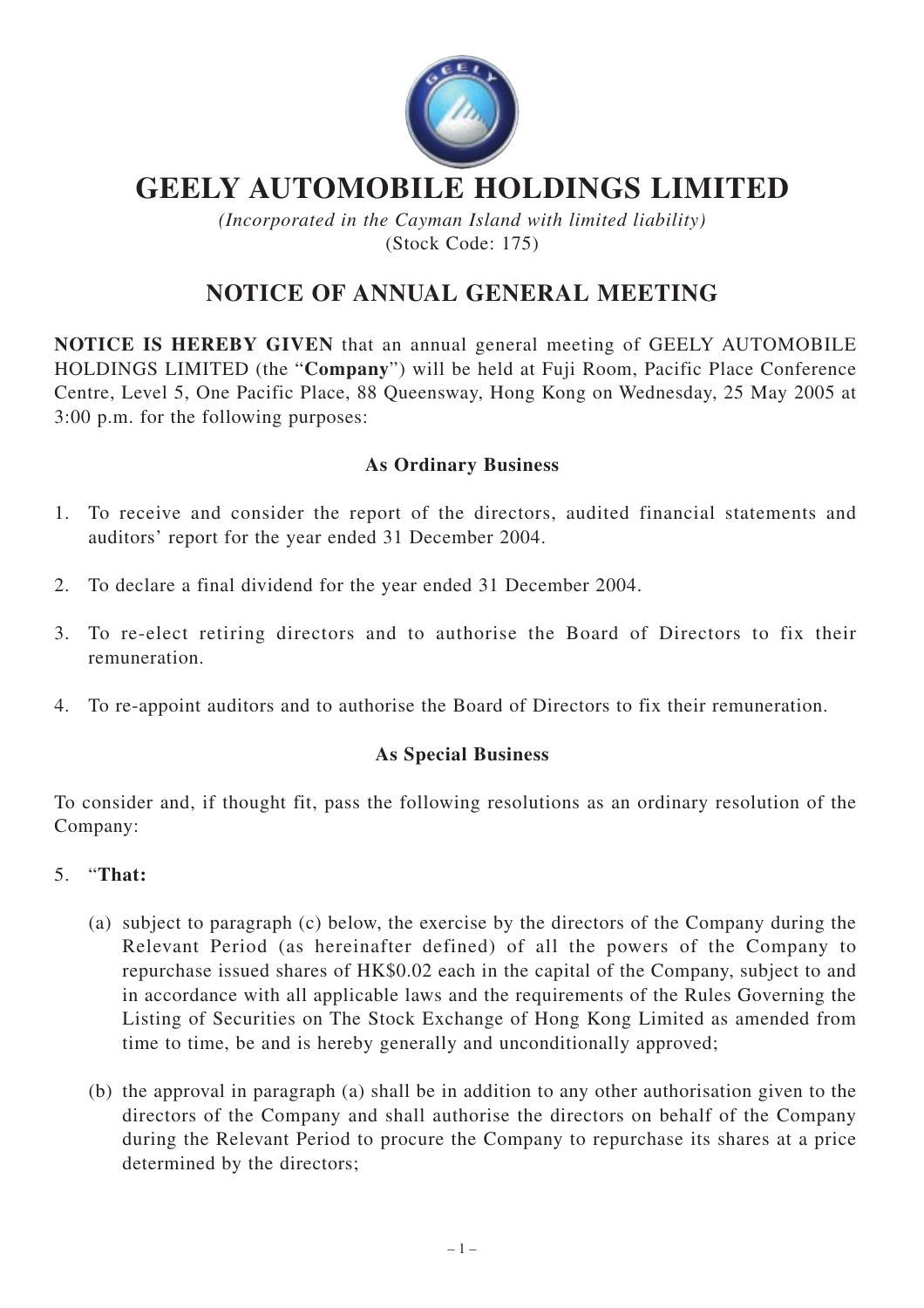- (c) the aggregate nominal amount of issued shares of the Company which may be repurchased by the Company pursuant to the approval in paragraph (a) shall not exceed 10 % of the aggregate nominal amount of the share capital of the Company in issue as at the date of passing of this resolution and the said approval shall be limited accordingly; and
- (d) for the purpose of this resolution:

"Relevant Period" means the period from the passing of this resolution until whichever is the earliest of:

- (i) the conclusion of the next annual general meeting of the Company;
- (ii) the expiration of the period within which the next annual general meeting of the Company is required by any applicable laws or the Company's Articles of Association to be held; or
- (iii)the date upon which the authority set out in this resolution is revoked or varied by an ordinary resolution of the shareholders in general meeting.

# 6. "**THAT:**

- (a) subject to paragraph (c) below, the exercise by the directors of the Company during the Relevant Period of all the powers of the Company to allot, issue and deal with additional shares in the capital of the Company and to make or grant offers, agreements, options and rights of exchange or conversion which would or might require the exercise of such powers be and is hereby generally and unconditionally approved;
- (b) the approval in paragraph (a) shall be in addition to any other authorisation given to the directors of the Company and shall authorise the directors of the Company during the Relevant Period to make or grant offers, agreements, options and rights of exchange or conversion which would or might require the exercise of such powers after the end of the Relevant Period;
- (c) the aggregate nominal amount of share capital allotted or agreed conditionally or unconditionally to be allotted (whether pursuant to an option or otherwise) and issued by the directors of the Company pursuant to the approval granted in paragraph (a) of this resolution, otherwise than pursuant to (i) a Rights Issue (as hereinafter defined); or (ii) the exercise of or the grant of any option under any share option scheme of the Company or similar arrangement for the time being adopted for the issue or grant to officers and/or employees of the Company and/or any of its subsidiaries of shares or options to subscribe for or rights to acquire shares of the Company; or (iii) any scrip dividend or similar arrangement providing for the allotment of shares in lieu of the whole or part of a dividend on shares of the Company in accordance with the Articles of Association of the Company from time to time, shall not exceed 20% of the aggregate nominal amount of the issued share capital of the Company as at the date of passing of this resolution and the said approval shall be limited accordingly; and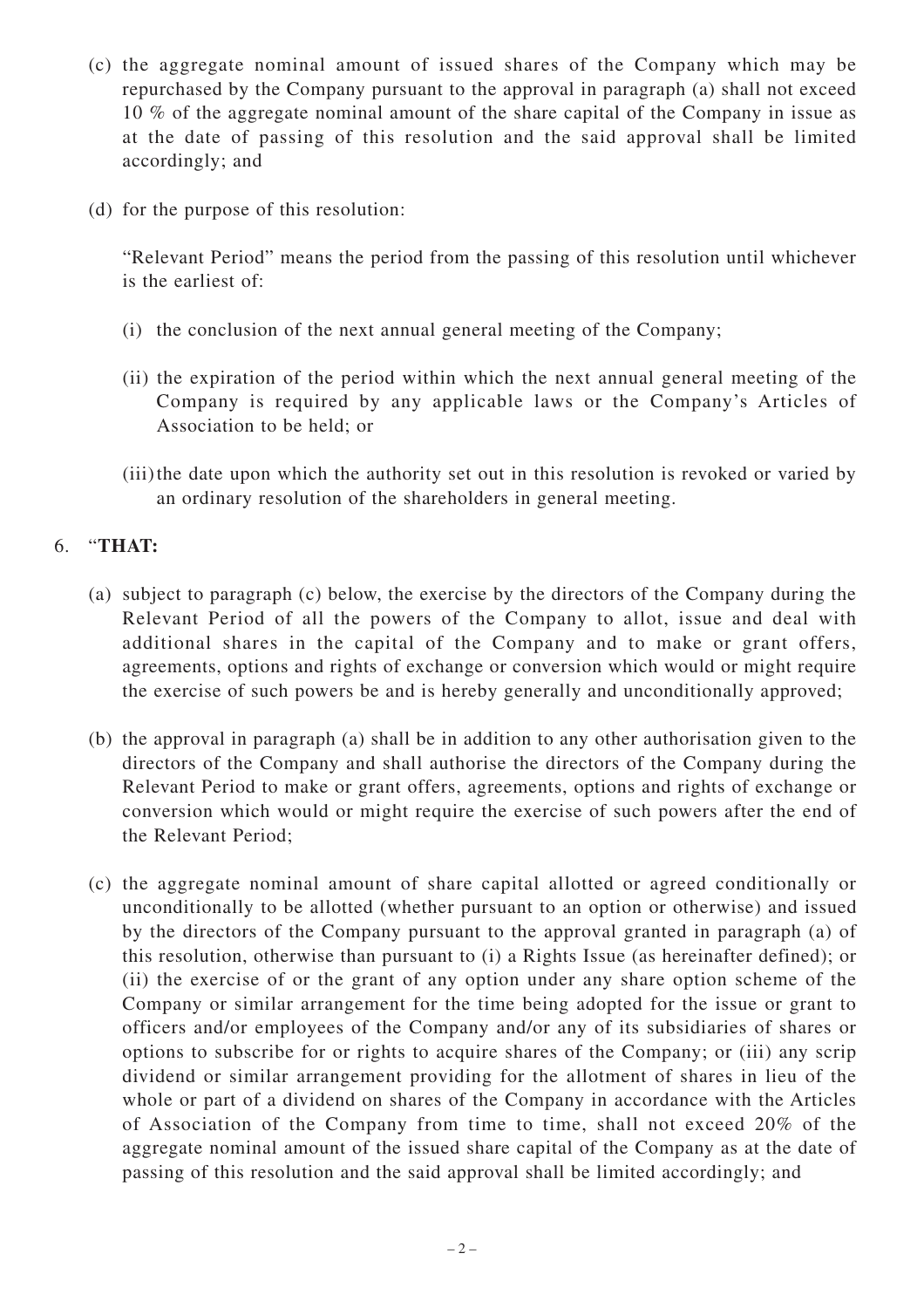(d) for the purpose of this resolution:

"Relevant Period" shall have the same meaning as that ascribed to it under resolution no. 5 as set out in the notice convening the meeting of which this resolution forms part; and

"Rights Issue" means an offer of shares open for a period fixed by the directors of the Company to holders of shares on the register on a fixed record date in proportion to their then holdings of such shares (subject to such exclusions or other arrangements as the directors of the Company may deem necessary or expedient in relation to fractional entitlements, or having regard to any restrictions or obligations under the laws of any relevant jurisdiction, or the requirements of any recognised regulatory body or any stock exchange, in any territory outside Hong Kong)."

7. "**THAT** conditional upon the passing of the resolutions nos. 5 and 6 as set out in the notice convening the meeting of which these resolutions form part, the general mandate granted to the directors of the Company pursuant to the resolution no. 6 as set out in the notice convening the meeting of which this resolution forms part be and is hereby extended by the addition thereto of an amount representing the aggregate nominal amount of share capital of the Company repurchased by the Company under the authority granted pursuant to the resolution no. 5 as set out in the notice convening the meeting of which this resolution forms part, provided that such amount shall not exceed 10% of the aggregate nominal amount of the issued share capital of the Company as at the date of passing of this resolution."

### By Order of the Board **GEELY AUTOMOBILE HOLDINGS LIMITED He Xuechu** *Chairman*

# Hong Kong, 28 April 2005

*Notes:*

- 1) The Register of Members of the Company will be closed from Monday, 23 May 2005 to Wednesday, 25 May 2005 (both days inclusive), for the purpose of establishing the entitlement of members to vote at the meeting convened by the above notice. During this period, no transfer of shares of the Company will be registered. In order to qualify for voting, all transfers of shares of the Company, accompanied by the relevant share certificates must be lodged for registration with the Company's Hong Kong branch registrar and transfer office, Standard Registrars Limited at Ground Floor, Bank of East Asia Harbour View Centre, 56 Gloucester Road, Wanchai, Hong Kong not later than 4:00 p.m. on Friday, 20 May 2005.
- 2) Any shareholder entitled to attend and vote at the meeting is entitled to appoint one or more proxies to attend and vote instead of him. A proxy need not be a shareholder of the Company.